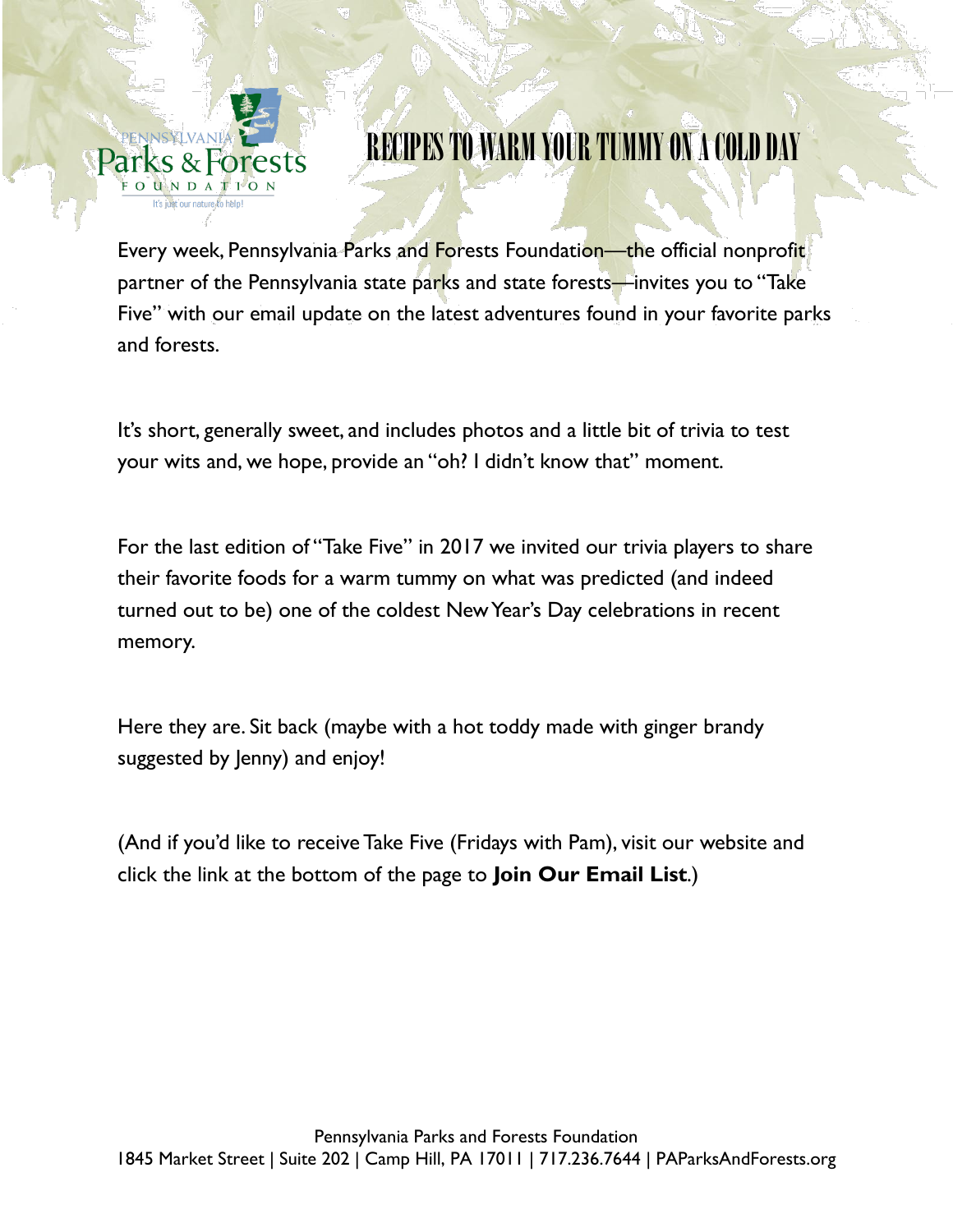## SOUP—A Cold Tummy's Best Buddy

*This was the recipe that started the idea for this booklet. Take Five primary author Pam's go-to comfort food is tomato soup and a grilled cheese sandwich. Combine the two into one great dish? Magic!*

### TOMATO & GRILLED CHEESE SOUP

| I onion, diced                              | 1/2 c flat-leaf parsley                     |
|---------------------------------------------|---------------------------------------------|
| I tsp Italian seasoning                     | I T sugar                                   |
| $1/4$ tsp black pepper                      | 4 c chicken stock                           |
| 1/4 tsp red pepper flakes                   | 1/2 c grated Parmesan                       |
| Pinch salt                                  | French baguette, sliced into 12 1/2" slices |
| 6 large (or 8 small) garlic cloves, pressed | I small garlic clove, peeled but whole      |
| $3$ oz ( $1/2$ can) tomato paste            | I c shredded Italian cheese blend           |
| 1 28-oz can diced tomatoes                  | Chopped parsley for garnish                 |
| Loz fresh basil leaves                      |                                             |

Heat 3-4 T olive oil in a soup pot over medium high heat. Once hot, add diced onion and saute for few minutes until the onion begins to slightly brown.

Stir in Italian seasoning, black pepper, red pepper flakes and a pinch of salt; stir in garlic. Once the garlic become aromatic (about 30 seconds or so), add tomato paste and cook for a minute or so. Stir in canned tomatoes, fresh basil, parsley, and sugar. Add chicken stock, and simmer for 20 minutes.

Turn off the heat and stir in grated Parmesan.

If you like, use a hand-held immersion blender and puree the soup until completely smooth; increase seasonings to taste. (If you like your tomato soup chunky, don't bother!)

Drizzle some oil over the baguette slices, then place them onto a baking sheet and under the broiler just until golden and toasty. Rub the clove of garlic over each slice and add a pinch of salt.

Ladle some soup into oven-safe bowls, and top each with about 2-3 garlic toasts; then, sprinkle on about 1/4 cup (or more) of the cheese, and place under the broiler to melt and become bubbly.

Carefully remove and garnish with a sprinkle of parsley before serving.

*Carol's from Somerset County just like Pam and we LOVE our noodles. When* 

*it comes to comfort food Chicken Noodle Soup is just about THE definition! And it's made quicker and easier with a rotisserie chicken from your favorite grocery.*

| I T butter                           | 1 1/2 c egg noodles      |
|--------------------------------------|--------------------------|
| I/2 c chopped onion                  | I c sliced carrots       |
| I/2 c chopped celery                 | 1/2 tsp dried basil      |
| 4 (14.5 ounce) cans chicken broth    | 1/2 tsp dried oregano    |
| I (14.5 ounce) can vegetable broth   | Salt and pepper to taste |
| 1/2 lb chopped cooked chicken breast |                          |

In a large pot over medium heat, melt butter. Cook onion and celery in butter until just tender, 5 minutes. Pour in chicken and vegetable broths and stir in chicken, noodles, carrots, basil, oregano, salt and pepper. Bring to a boil, then reduce heat and simmer 20 minutes before serving.

QUICK & EASY CHICKEN NOODLE SOUP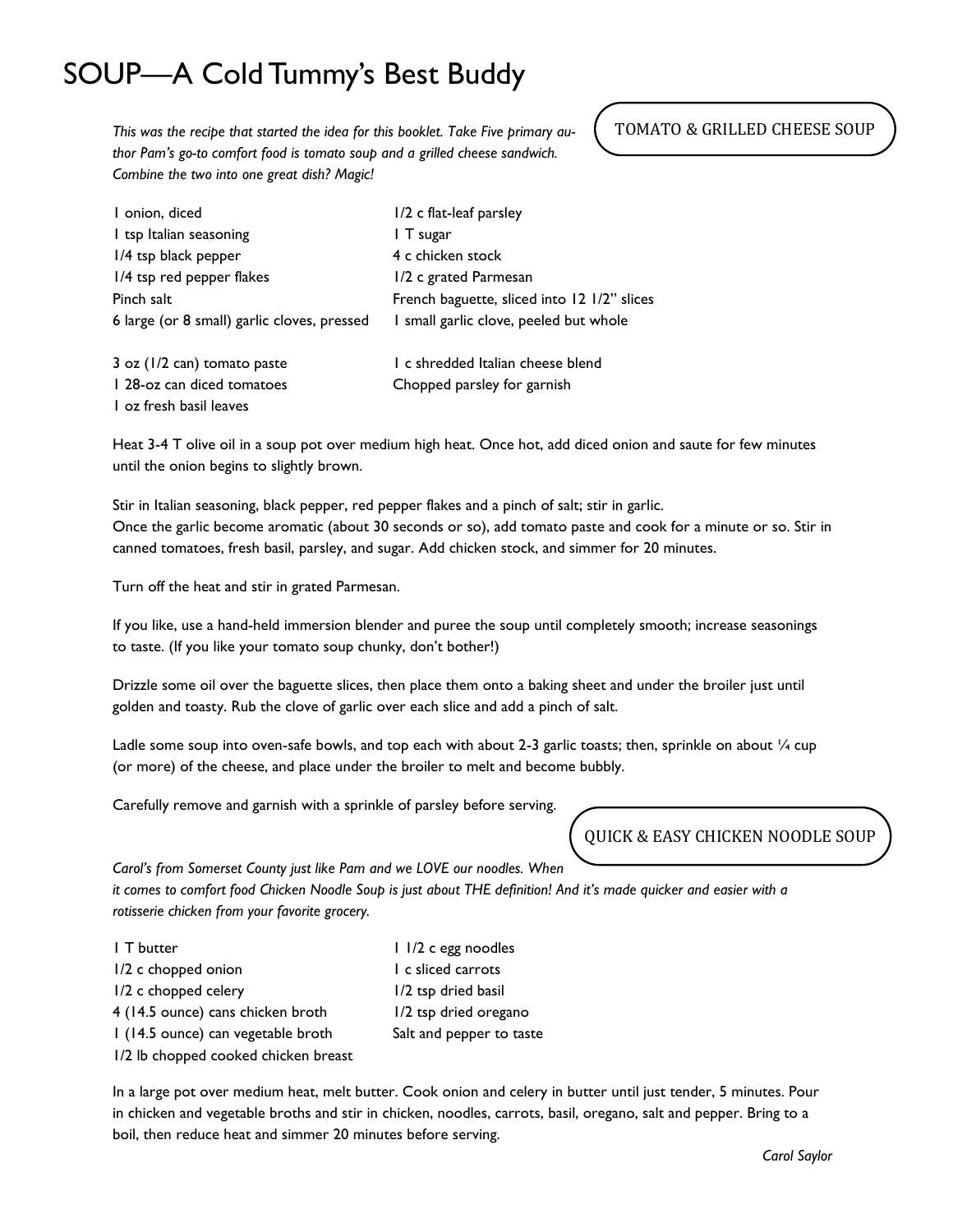*Janet CLAIMS she's not a good cook but that this classic Betty Crocker recipe always does the trick. Mmmm. With a little bit of cornbread on the side? Oh, yes!*

| I large onion, finely chopped                     | I tsp ground cumin                         |
|---------------------------------------------------|--------------------------------------------|
| 2 cloves garlic or 1/4 tsp garlic powder          | $1/2$ tsp salt                             |
| I Ib lean (at least 80%) ground beef              | 1/2 tsp red pepper sauce                   |
| I T chili powder                                  | 114.5 oz can diced tomatoes (undrained)    |
| 2 tsp chopped fresh or I tsp dried oregano leaves | 115-16 oz can red kidney beans (undrained) |

Cook the beef and onion together in a big pot. Drain off the fat and add everything but beans. Cook for an hour on low heat. Stir in beans and cook an additional 30 minutes.

*Top with cheese? Sour cream? Crushed corn chips? Why not!*

*Janet Ball*

FRENCH ONION SOUP

*Friends of Big Pocono's John—who definitely believes snow is a gift from above advocates for this classic with lots of crispy Swiss all melty. This recipe adds provolone and Parmesan too because … well, cheese!*

| 1/2 c unsalted butter     | Salt and pepper to taste     |
|---------------------------|------------------------------|
| 2 T olive oil             | 4 slices French bread        |
| 4 c sliced onions         | 4 slices provolone           |
| 4 10.5 oz cans beef broth | 2 slices Swiss cheese, diced |
| 2 T dry sherry (optional) | 1/4 c grated Parmesan        |
| I tsp dried thyme         |                              |

Melt butter with olive oil in an 8 quart stock pot on medium heat. Add onions and continually stir until tender and translucent.

Add beef broth, sherry, and thyme. Season with salt and pepper, and simmer for 30 minutes. Heat the oven broiler.

Ladle soup into oven safe serving bowls and place one slice of bread on top of each (bread may be broken into pieces if you prefer). Layer each slice of bread with a slice of provolone, 1/2 slice diced Swiss and 1 T Parmesan cheese. Place bowls on cookie sheet and broil in the preheated oven until cheese bubbles and browns slightly

*John Motz*

#### GOOD OLD-FASHIONED CHILI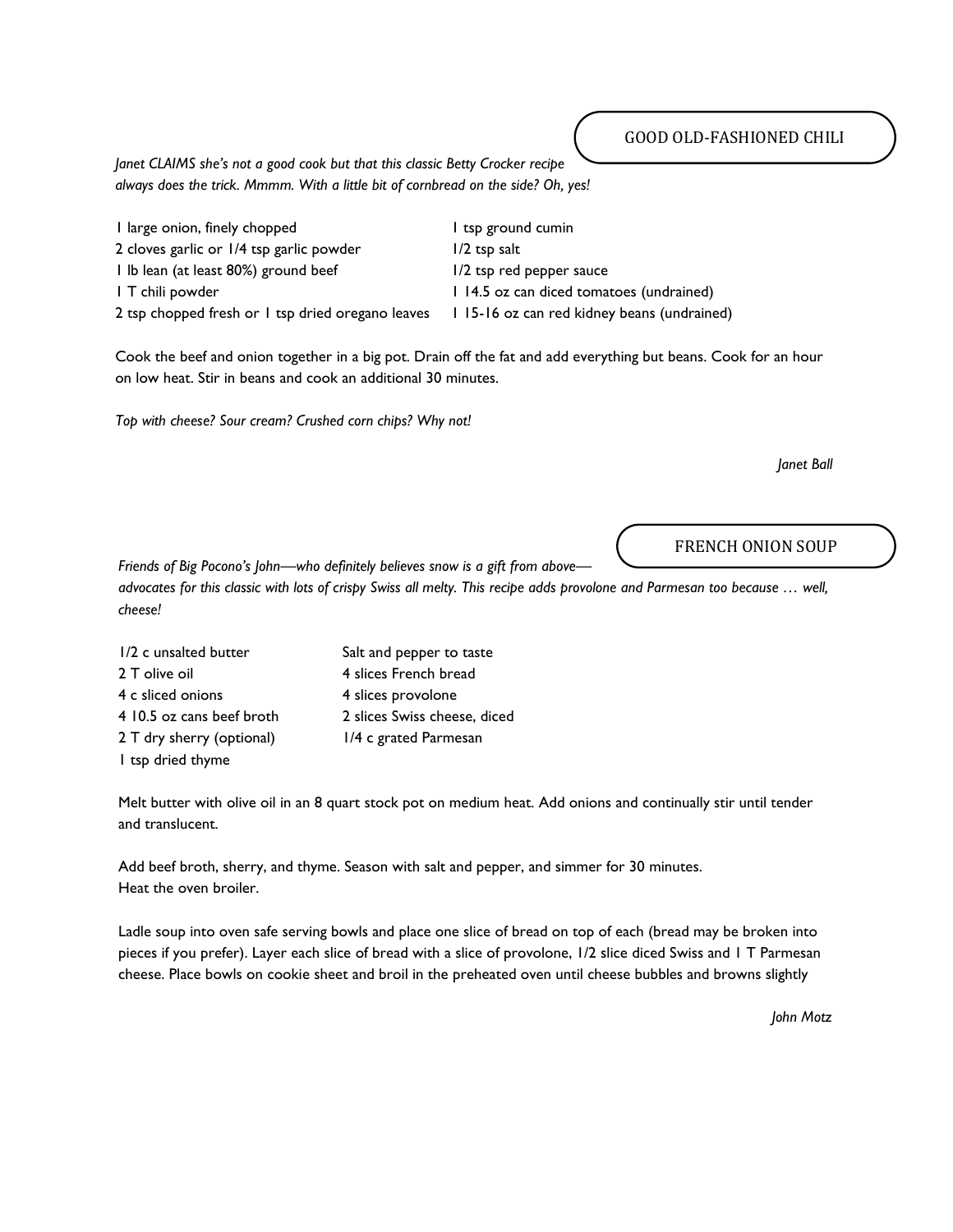## MAIN DISHES—Hearty (and Easy) Means Happy

*Over on the eastern side of the state, Diane's vote was for melt-in-your-mouth pot roast surrounded by lots of root vegetables. You could put it in the slow cooker, too, while you're outside playing. That's worth coming inside for!*

2 to 3 lb boneless chuck roast 4 carrots (cut into 4" lengths) 1 tsp salt 1 package dry onion soup mix 1 T dried oregano (crushed) 1/4 c red wine Black pepper to taste (Freshly ground) 3/4 c beef broth 8 baby red new potatoes (scrubbed)

2 T Worcestershire sauce 8 oz mushrooms brushed clean and trimmed 1 tsp onion powder 6 cloves garlic (peeled and cut into halves) 1 tsp garlic powder 1/2 large onion (sweet variety, sliced thin)

Heat oven to 325° F.

Rub beef chuck roast with Worcestershire sauce on both sides.

Combine onion powder, garlic powder, kosher salt, and dried oregano. Sprinkle spice mixture evenly on both sides of roast. Add freshly ground black pepper to taste.

Place seasoned chuck roast in the center of a large foil-lined roasting pan. Arrange new potatoes, carrots, mushrooms, and garlic around roast. Separate sweet onion slices and arrange on top of beef and vegetables.

Mist top of vegetables with cooking oil spray. Sprinkle dry onion soup mix evenly on top of vegetables and meat. In a separate small bowl, combine red wine, beef broth, and tomato paste until smooth. Pour mixture down the side of the pan, tilting to distribute evenly over the bottom. Cover pan with foil, crimping around the edges to seal tight.

Bake for 2 1/2 to 3 hours, until meat is tender. Slice pot roast and serve with roasted vegetables and pan gravy.

*Diane Smith*

TUNA NOODLE CASSEROLE

*PPFF Number Cruncher Debbie put in her vote for Nuna Toodle Casserole because best of all it's a "throw together" dream! Maybe we can get her to make it for our next staff retreat!*

Some kind of cooked noodle—your choice A can or two of tuna A can of cream of mushroom soup A little bit of milk Peas Your choice of cheese … onions … bread crumbs on top

Mix it all together in a casserole dish. Bake at 350 for 30 to 40 minutes. Sigh!

*Debbie Whitmoyer*

POT ROAST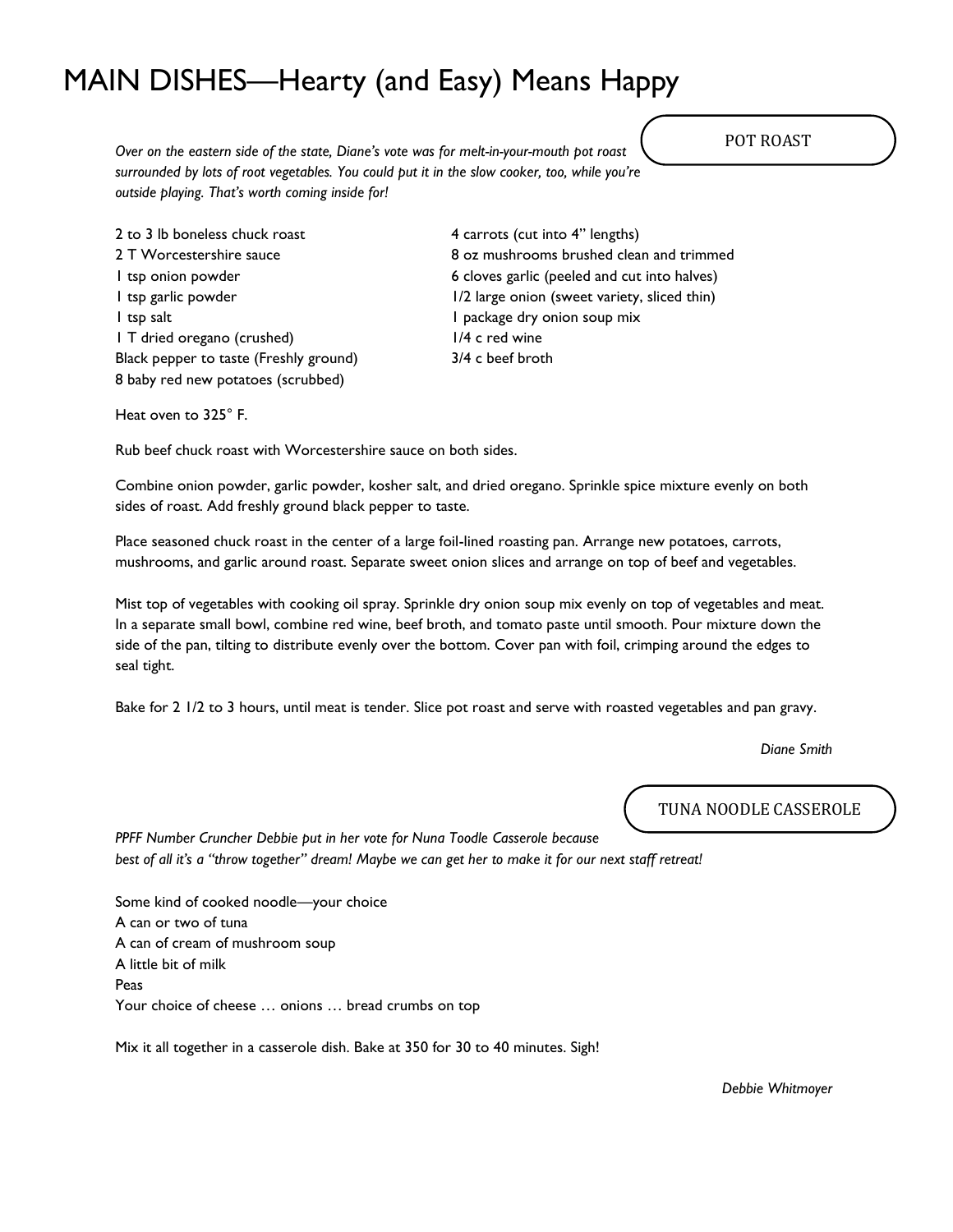*When it comes to classics, PPFF's Outreach Coordinator Amanda says nothing much rivals sketti and meatballs. Here's a recipe for homemade meatballs and sauce for the* 

#### SPAGHETTI & MEATBALLS

*purists. But when you want to spend just a little bit more time outside, we bet you've found that your local grocery has some delicious already-prepared ones just waiting for you in the meat department. And a good jar of sauce does the trick.*

| I lb ground beef             | 1/2 tsp red pepper flakes                      |
|------------------------------|------------------------------------------------|
| 1/3 c bread crumbs           | 1/2 c onion, finely chopped                    |
| 1/4 c finely chopped parsley | 1/4 c grated Parmesan                          |
| l egg                        | I bay leaf                                     |
| 2 garlic cloves, minced      | 135-oz can crushed tomatoes in puree           |
| I tsp salt                   | Freshly ground pepper                          |
| 1/2 tsp red pepper flakes    | I lb spaghetti, prepared to package directions |
| 2 T olive oil, divided       |                                                |

In a large bowl, combine beef with breadcrumbs, parsley, Parmesan, egg, garlic, salt and pepper flakes. Mix until just combined and form into 16 balls.

In a large pot over medium heat, add1 T oil. Add meatballs and cook, turning occasionally, until browned on all sides, about 10 minutes.

Remove meatballs and reserve on plate.

Add the remaining olive oil and onion and saute until onion is translucent. Add bay leaf and crushed tomatoes. Season with salt and pepper and bring to a simmer. Add the meatballs back into the pot, cover and simmer until the sauce has thickened, 8-10 minutes.

Serve pasta with a healthy scoop of meatballs and sauce. Top with Parmesan and serve.

*Amanda Trimmer*

MARCI'S BAKED OATMEAL

*When it's cold, who would argue that baked oatmeal makes a main dish? This is a* 

*favorite specialty of Prez Marci. Loyal reader Mary Bowser also put in her vote for oatmeal and no doubt she'd agree to the idea of making it the baked variety.*

1/3 c oil 1/3 c raisins 1/3 c sugar 2 T brown sugar 1 1/3 c milk 1/2 tsp cinnamon 2 eggs 1/2 tsp vanilla 3 c whole oats

1/2 tsp salt 1/2 c chopped nuts 1 T baking powder 1/2 to 1 c chopped fruit (apples, berries, peaches, etc.)

Mix together and spread into  $8 \times 8$  inch baking pan. Bake at 350 $^{\circ}$  for about 30 minutes.

*Marci Mowery*